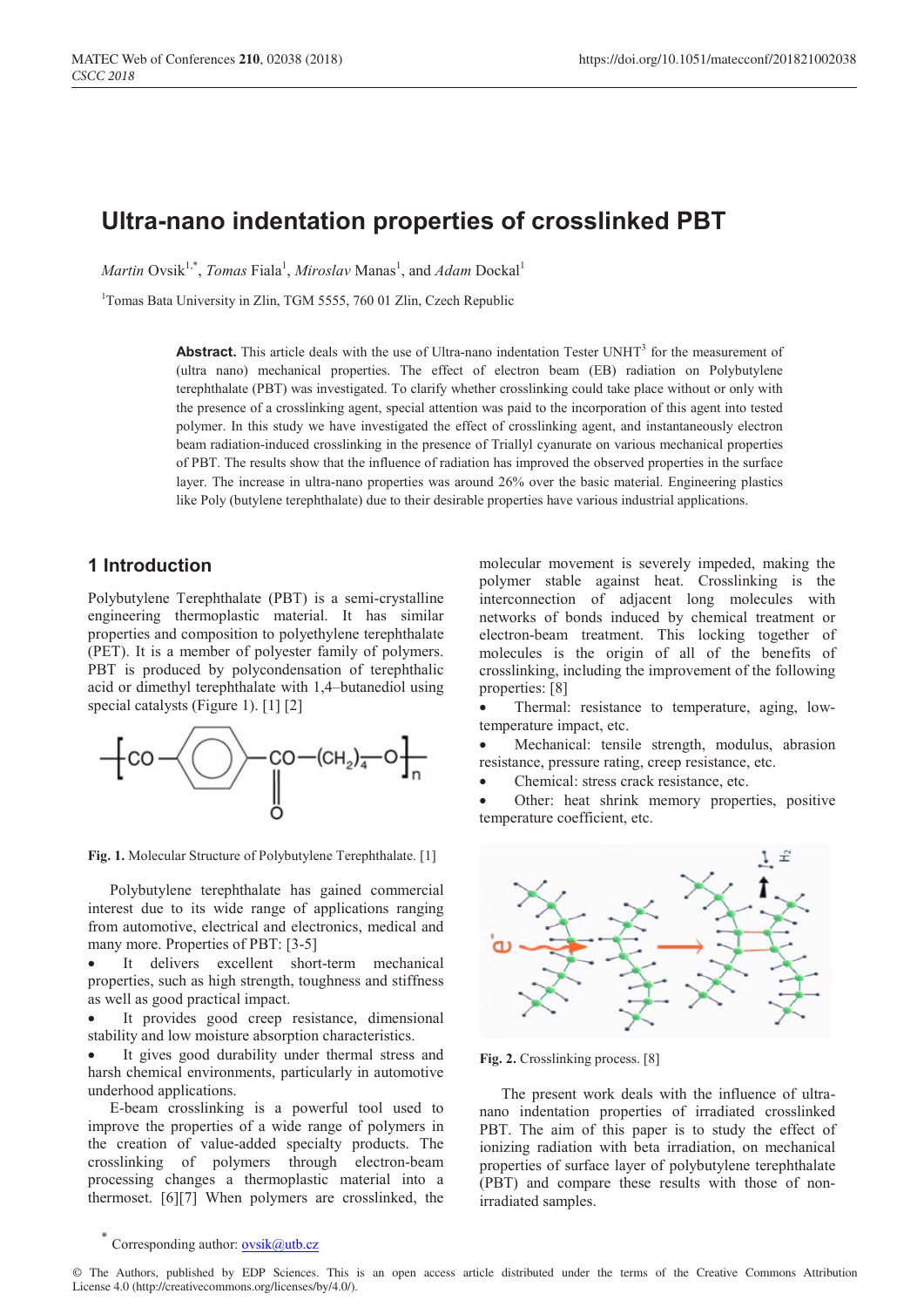# **2 Experimental**

#### **1.1 Material**

For this experiment Polybutylene terephthalate (PBT) V-PTS-CREATECB3HZC \* M800/25 nature (PTS Plastics Technologie Service, Germany) was used. The material already contained the special crosslinking agent TAIC triallyl isocyanurate (6 volume %), which should enable subsequent crosslinking by ionizing  $\beta$  – radiation.

#### **1.2 Sample preparation**

The samples were made using injection molding technology on an Arburg Allrounder 470H injection molding machine (Loßburg, Germany). The normalized specimens, with dimensions of  $(80 \times 10 \times 4)$  mm, were used (Figure 3). The process parameters were set according to the manufacturer's recommendations; see Table 1.

**Table 1.** Process parameters.

| <b>Parameters</b>         | Unit            | PBT |
|---------------------------|-----------------|-----|
| <b>Injection Pressure</b> | MPa             | 70  |
| Cooling Time              | S               | 20  |
| Mould Temperature         | $\rm ^{\circ}C$ | 60  |
| Zone 1                    | $\rm ^{\circ}C$ | 250 |
| Zone 2                    | $\rm ^{\circ}C$ | 260 |
| Zone 3                    | $\rm ^{\circ}C$ | 270 |
| Zone 4                    | $\circ$ C       | 280 |



**Fig. 3.** Dimension of sample.

#### **1.3 Irradiation process**

The crosslinking causes the connection of polymeric chains to each other, most often using covalent bonds to form the spatial network. Test bodies were irradiated under industrial conditions on a commercially available irradiation device in a broader range of radiation doses (0, 33, 66 and 99 kGy) compared to the doses corresponding to the experience in the practice.

All samples were irradiated with electron (beta) rays (accelerated electrons - A Rhodotron R E-beam accelerator, electron energy 10 MeV) in the firm BGS Beta Gamma Service GmbH & Co, Saal am Danau – Germany.

#### **1.4 Ultra-nano indentation test**

Ultra-nano indentation tests were performed using a special technics ultra-nano indentation tester UNHT<sup>3</sup> (Figure 4), made by Anton Paar (Graz, Austria), according to the CSN EN ISO 14577 standard. The measurement was carried out using the depth sensing indentation (DSI) method. This method enables one to measure the force acting on the indentor, as well as the displacement of the indentor´s tip. The tip is made of diamond and its shape is that of a cube corner (Vickers).

The measurement parameters are shown in Table 2. In Table 3 the Ultra Nanoindentation Tester - UNHT<sup>3</sup> is technically specified.

**Table 2.** Measurement parameters.

| <b>Parameters</b> | Unit   | Value |
|-------------------|--------|-------|
| Maximum Load      | uΝ     | 500   |
| Load/Unload Speed | uN/min | 1000  |
| Holding Time      | S      | 90    |

**Table 3.** Technically specified.

| <b>Parameters</b>       | Unit | Value           |
|-------------------------|------|-----------------|
| Force                   | mN   | $0.01 - 100$    |
| Resolution              | nN   | 3               |
| Depth                   | um   | 100             |
| Resolution              | nm   | 0.003           |
|                         |      | ISO 14577, ASTM |
| International standards |      | E2546           |



Fig. 4. Ultra-nano indentation Tester UNHT<sup>3</sup>.

The indentation hardness  $(H_{IT})$  was calculated as maximum load  $(F_{\text{max}})$  to the projected area of the hardness impression  $(A_n)$  and the indentation modulus  $(E_{IT})$  is calculated from the Plane Strain modulus  $(E^*)$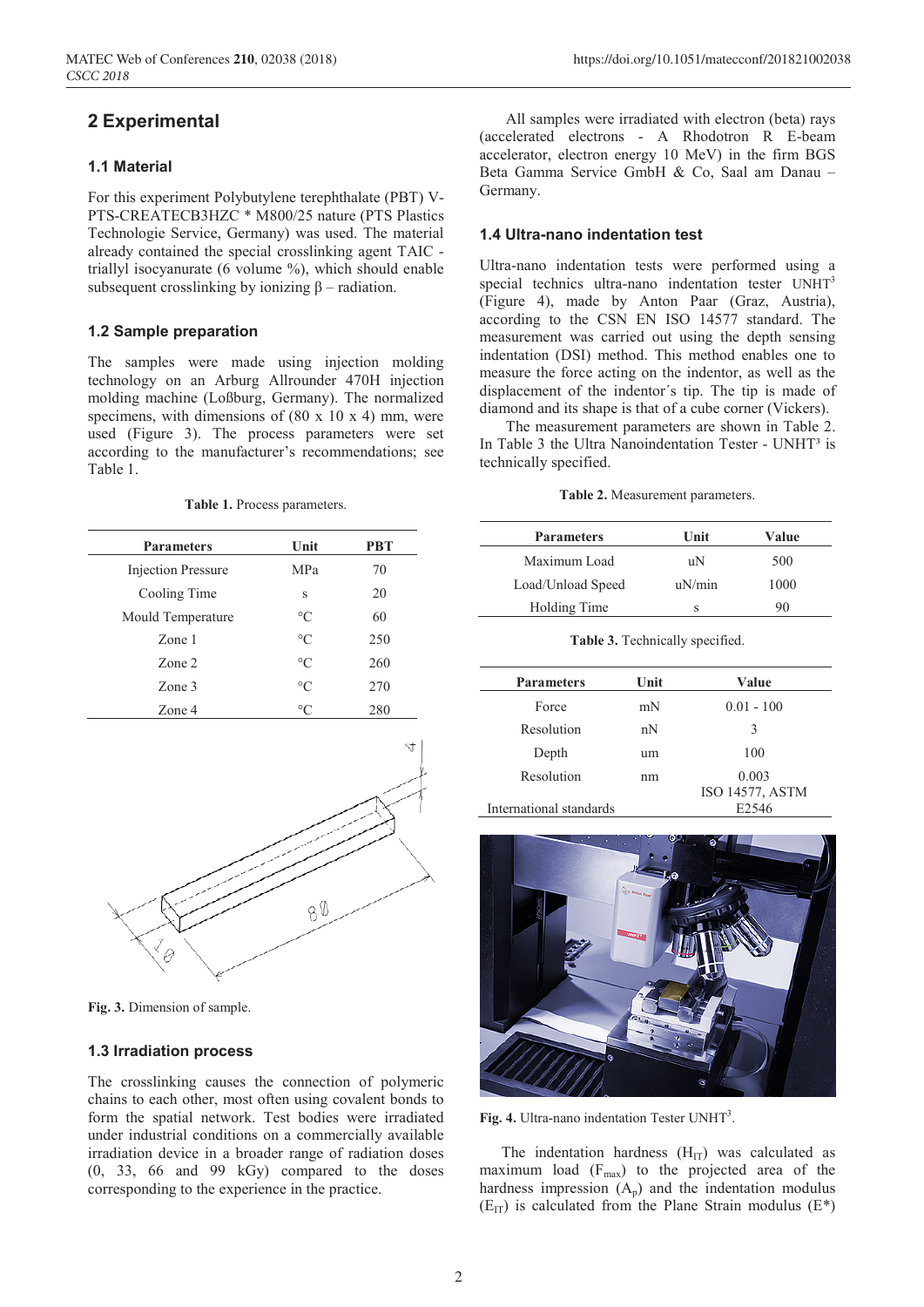using an estimated sample Poisson's ratio (ν) according to [9-12]:

$$
H_{IT} = \frac{F_{\text{max}}}{A_p} \tag{1}
$$

$$
E_{IT} = E^* \cdot (1 - {\nu_s}^2) \tag{2}
$$

Elastic and plastic part of the indentation work (figure 5):

$$
\eta_{IT} = \frac{W_{elast}}{W_{total}} \cdot 100
$$
\n(3)

$$
W_{total} = W_{elast} + W_{plast}
$$
\n<sup>(4)</sup>



Plastic part  $W_{\text{plast}} / W_{\text{total}}$  follows as 100% - ηIT

**Fig. 5.** Indentation work

Measurement of all above mentioned properties was performed 10 times to ensure statistical correctness.

## **3 Results and discussion**

In Figures 6 and 7, indentation characteristics which are the basic measurement output are shown. From these dependencies the mechanical properties characterizing the surface of the test material are calculated. The test surface depth is 600 nm as shown in Figures 6 and 7.



**Fig. 6.** Indentation characteristic

Figure 6 shows the dependence of the indentation depth on the indentation time. From this dependence, it is possible to determine creep properties of the tested material. Figure 7 shows the dependence of the indentation load on the indentation depth. Mechanical properties such as hardness, modulus, deformation work, etc. were calculated from this dependence, etc. Thanks to these indentation curves, it is possible to assess the behaviour of the material and its surface properties.



#### **Fig. 7.** Indentation characteristic

The measured values of the ultra-nano indentation test were obtained for PBT irradiated with beta rays as shown in Table 4.

**Table 4.** Ultra-nano indentation values

| Parameters | Unit | 0 kGv  | 33kGy  | 66kGy  | 99kGy  |
|------------|------|--------|--------|--------|--------|
| $H_{IT}$   | MPa  | 116,89 | 130,49 | 137,25 | 141,13 |
| $E_{IT}$   | GPa  | 1.93   | 1.99   | 1.99   | 2,18   |
| Wel        | υJ   | 39.62  | 39,31  | 39,97  | 34,53  |
| Wpl        | рJ   | 68,41  | 63,32  | 59,79  | 54,46  |



**Fig. 8.** Indentation hardness vs. Irradiation doses

From the results of the ultra-nano indentation test it is clear that irradiation has a positive effect on the indentation hardness of the surface layer of the tested PBT. The non-irradiated material exhibited an indentation hardness of approximately 117 MPa, while the highest hardness value was measured for PBT irradiated at the dose of 99 kGy, where the indentation hardness was 141 MPa. This performance improvement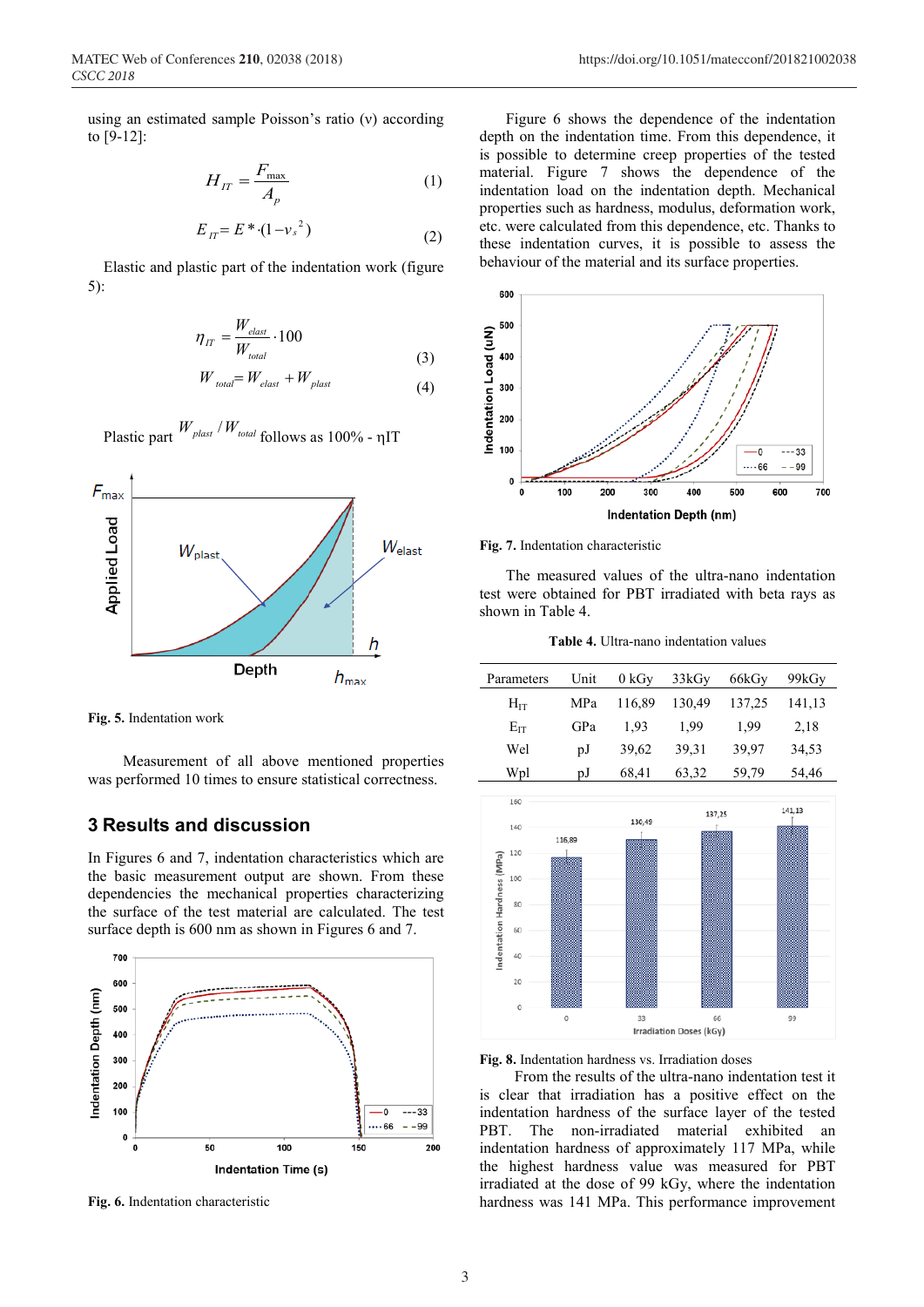was up to 21%, bringing PBT to the area of materials with better properties (Figure 8).

An important feature for assessing the mechanical properties of the surface of the component is the stiffness of the surface layer, which is characterized by the indentation modulus, as can be seen at Figure 9. This modulus corresponds to the modulus of elasticity obtained from the tensile test. Again, the base material showed the value of the indentation modulus 1.9 GPa. The highest improvement in the properties was due to irradiation of the tested PBT at a dose of 99 kGy, where the indentation modulus was 2.2 GPa. The increase of the indentation modulus was 13%.



**Fig. 9.** Indentation modulus vs. Irradiation doses

To assess the properties of the surface layer is an important parameter of the deformation work, which describes the elastic and plastic part of the material (Figure 10.). The non-irradiated material showed a value of 68 pJ of plastic work and the elastic part of the work was 40 pJ. With the dose of radiation there was a decrease in both components of the deformation work. The plastic work was 54 pJ and the elastic work was 35 pJ. The difference in the decrease of both works was 26%.



**Fig. 10.** Indentation works vs. Irradiation doses

## **4 Conclusions**

The Ultra-Nano indentation Tester - UNHT<sup>3</sup> was used to measure the mechanical properties of the surface layer.

The measurement was performed at non-irradiated and irradiated PBT (radiation doses 33, 66 and 99 kGy).

From the measurement results, it is evident that radiation crosslinking has a positive effect on the mechanical properties (ultra-nano):

- Increase of the indentation and Vickers hardness by up to 21% compared to the basic and irradiated material (99kGy)
- Improved surface stiffness by 13% when compared to non-irradiated and irradiated PBT
- Improvement of the plastic and elastic part of the deformation work

As can be seen from the results, thanks to the betabeam crosslinking, it is possible to improve the mechanical properties of tested materials and thus to move the material into more expensive structural materials.

This work was supported by the European Regional Development Fund under the project CEBIA-Tech Instrumentation No. CZ.1.05/2.1.00/19.0376 and by the Ministry of Education, Youth and Sports of the Czech Republic within the National Sustainability Program project no. LO1303 (MSMT-7778/2014). Moreover, it was supported by the Internal Grant Agency of TBU in Zlin: no. IGA/FT/2018/012.

#### **References**

- 1. Drobny J.G., *Radiation Technology for Polymers* (CRC Press, New York, 2003)
- 2. Zhil Hooshangi, Seyed Amir Hossein Feghhi, Nasrin Sheikh, *Radiation Physics and Chemistry* **108**, (2015)
- 3. T. Metanawin, A. Jamjumrus, S. Metanawin, Morphology, MATEC Web of Conferences 30, (2015)
- 4. M. Ovsik, L. Hylova, D. Manas, M. Manas, M. Stanek, MATEC Web of Conferences **76**, (2016)
- 5. M. El Fray, G. Przybytniak, M.Piątek-Hnat, E.M. Kornacka, *Polymer* 51, (2010)
- 6. A. Barlow, et al. Radiat. Phys. Chem. 14, (2015)
- 7. J. Berejka Anthony, Daniel Montoney, R. M ar sh all, Loïc Loiseau, *NUKLEONIKA. Institute of Nuclear Chemistry and Technology* **55**, (2010)
- 8. R. J. Wood s, A. K. Picaev, *Applied*  r adiation chemistry: radiation processing (New York: John Wiley, 1994)